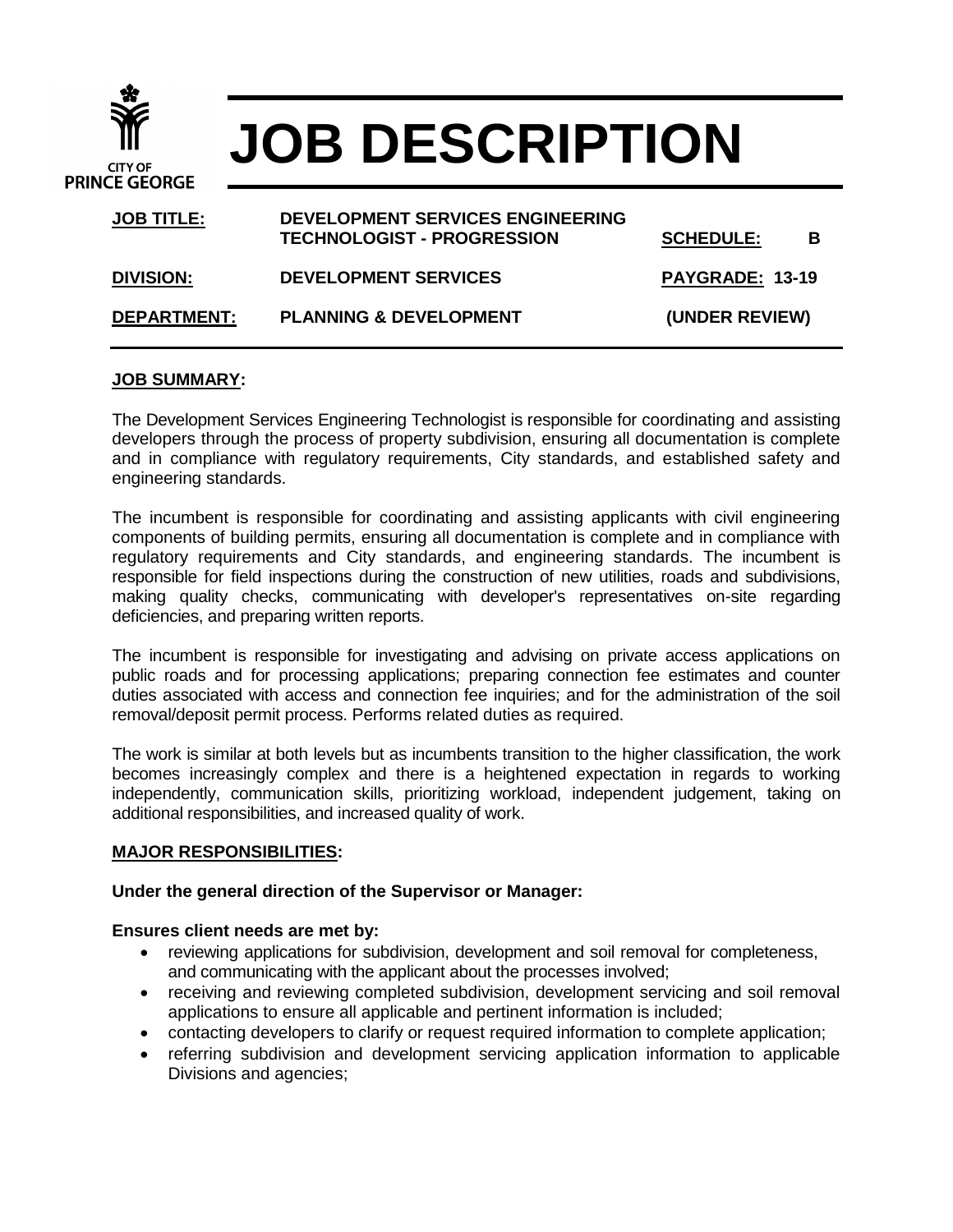# Development Services Engineering Technologist Progression Page 2 of 4

- reviewing design drawings, servicing studies and geotechnical reports submitted by consulting engineers;
- approving design drawings or requesting additional information from consulting engineers to ensure plans meet regulatory requirements and standards;
- reviewing and approving as-built drawings, project records, and testing results for completeness and ensuring conformance to City requirements;
- reviewing and processing of street occupancy, highway right-of-way and utility permits;
- liaising with applicants, engineering, internal customers and external agencies;
- preparing connection fee estimates in accordance with City Bylaws;
- examining engineering design drawings for completeness, conformance to the City standards and good engineering practices;
- referring drawings to other City departments, compiling and returning comments to the originator for correction;
- preparing lot grading agreements, conducting field inspections of all construction and earthworks being carried out pursuant to applications approved by the Development Services Division;
- identifying apparent deficiencies in the field, preparing daily reports for the project files and advising senior staff of problems that need more attention;
- entering documentation and records in the City's file maintenance system;
- preparing reports, memos and correspondence with regard to assigned work;
- assisting customers at front counter as required; and performing related duties.
- reviewing street access permit applications for private property development and visiting each proposed location, noting potential traffic hazards, drainage concerns and interferences with utilities; and
- reporting to other agencies as necessary and making recommendations.

## **Act as a resource to developers and monitor the subdivision and development servicing process by:**

- reviewing and approving cost estimates for maintenance purposes and outstanding or incomplete work;
- performing field inspections to ensure compliance by developers to the subdivision and development servicing bylaw;
- reviewing and approving final subdivision plans;
- reviewing and assessing drainage complaints received from the public; and
- preparing development servicing right-of-way agreements, latecomer and other agreements, as required.

# **Provide administrative and regulatory services by:**

- administering the soil removal, water, sanitary sewer, storm sewer and development cost charge bylaws, as required;
- reviewing and processing soil removal applications and permits;
- reviewing and processing strata applications under the Strata Property Act;
- providing customer service by answering in person, telephone or written enquiries or complaints regarding subdivisions, stratas, and soil removal; and
- responding to development and other referrals from City departments and regulatory agencies.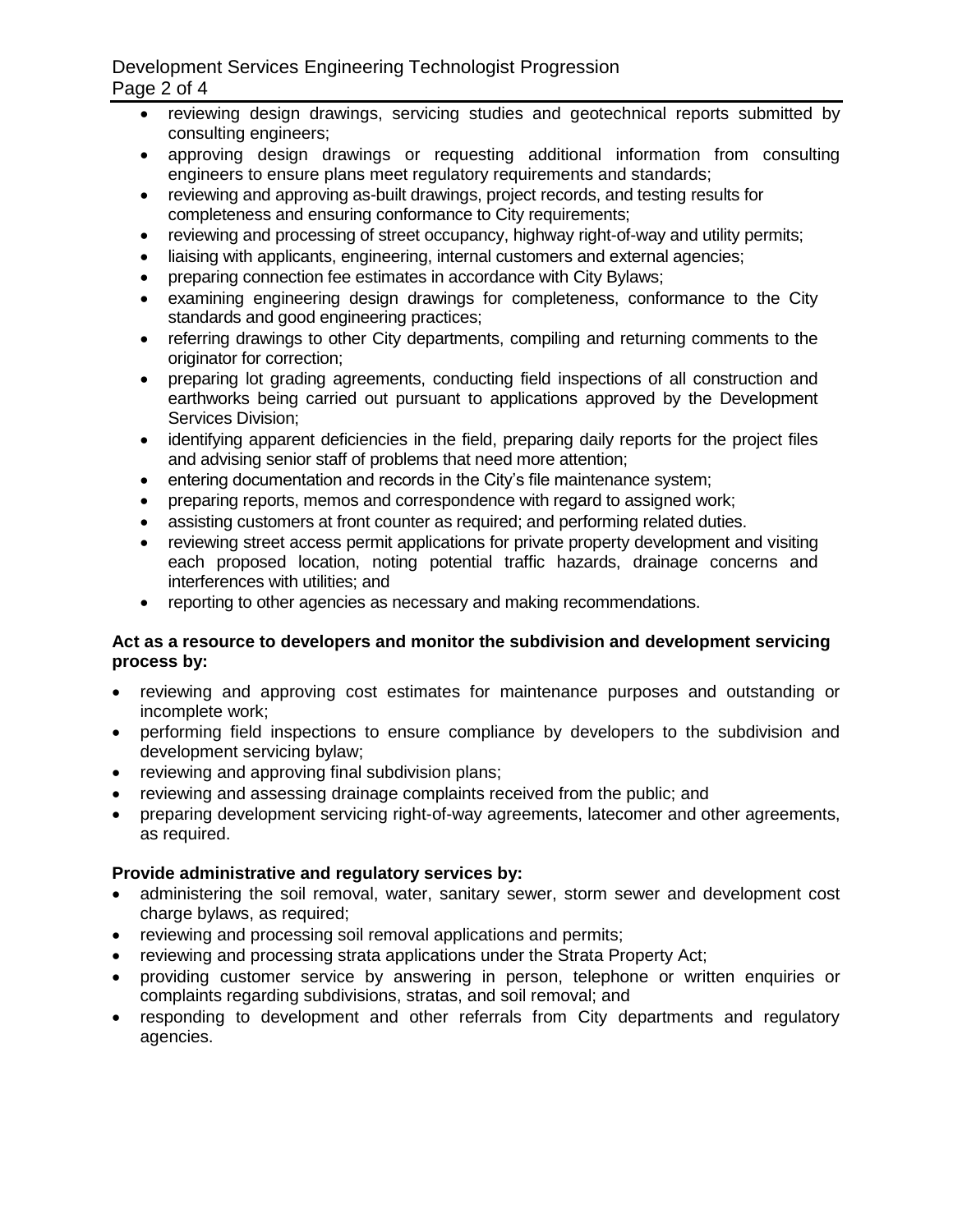# Development Services Engineering Technologist Progression Page 3 of 4

# **LEVEL 1 (Paygrade B 13 UNDER REVIEW)**

At this level, the incumbent is responsible for field inspections during the construction of new utilities, roads and subdivisions, making quality checks, communicating with developer's representatives on-site regarding deficiencies, and preparing written reports. The incumbent is responsible for investigating and advising on private access applications on public roads and for processing applications; preparing connection fee estimates and counter duties associated with access and connection fee inquiries; and for the administration of the soil removal/deposit permit process. Under general supervision, independence of action is required. Unusual problems are referred to and discussed with senior staff before acting. Performs related duties.

## **LEVEL 2 (Paygrade B 19 UNDER REVIEW)**

At this level, the incumbent provides excellent customer service and outstanding leadership to customers and developers, assisting them through the entire process of property subdivision, ensuring all documentation is complete and in compliance with regulatory requirements, City standards, and established safety and engineering standards. The incumbent works more independently, acts as a resource, including to staff at a junior level and resolves more complex problems as there are few internal staff to refer to. Performs related duties.

### **QUALIFICATIONS:**

### **Development Services Engineering Technologist 1**

**Education:** Grade 12. Completion of two-year post-secondary Diploma of Technology or two-year Technician Certificate from a nationally accredited program as outlined by the Applied Science Technologist & Technicians of British Columbia.

**Experience:** Two years' experience in Civil Engineering technology, preferably as a field inspector in the municipal or municipal consulting field. Eligible for certification in British Columbia as an Applied Science Technologist (AScT).

## **Development Services Engineering Technologist 2**

**Education:** Grade 12. Completion of a two-year post-secondary Diploma of Technology or twoyear Technician Certificate from a nationally accredited program as outlined by the Applied Science Technologist & Technicians of British Columbia.

**Experience:** Five years' previous experience in a civil engineering environment. Designation as an AScT is required.

**Knowledge & Skills:** Ability to interpret and correct engineering plans and specifications for municipal utilities and roads. Alertness to variations from good construction techniques and motivation to take corrective action before problems develop. Good knowledge of and ability to interpret Geometric Design Standards for Canadian roads and streets, subdivision bylaws, soil removal bylaw, City standards and policy, Local Government Act, Land Title Act and Strata Property Act. Ability to read and understand servicing studies, geo-technical reports, contracts and specifications. Excellent interpersonal skills, excellent verbal and written communication skills and customer service skills in responding to and soliciting information from the public, developers, government agencies, regulatory agencies, various City departments and Council. Ability to prepare complex mathematical calculations to prepare